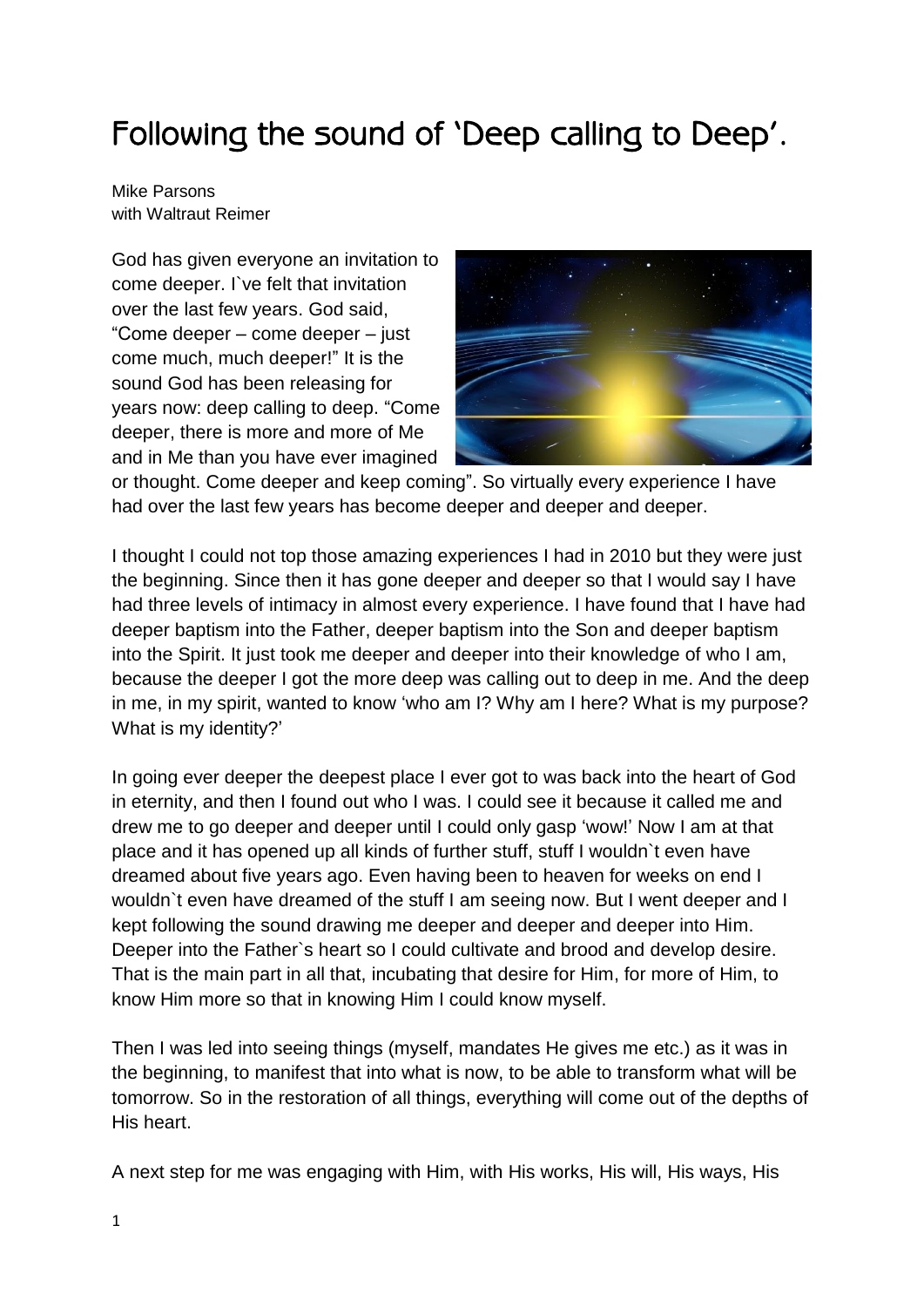heart. It is all about Him.

We are all starting off with His works because that is what we see first. Just like the people of Israel, they saw the works of God, but Moses saw the heart of God, His ways.

So, what I saw on the surface was all the things God was doing, His works. Then I went deeper and deeper and I saw why He was doing what He was doing. He shared His heart with me and revealed why He was doing it. To know His ways - to know Him - to know the depths of His heart.

And His heart, do you know what it is filled with…? Love! Awesome, awesome Love! It is absolutely amazing to know the love of the Father.

Growing up, I never knew the love of a father, and I can tell you it is an amazing thing. Right then I knew that if I know the love of the Father then I must be a son. So I am called to sonship and that then unveils that He is my Father and I am His son. I have been adopted in His family and now I am part of His eternal purpose for the whole of the created order, which is utterly amazing.

Romans 8:19 is what this is about:

*For the anxious longing of creation waits eagerly for the revealing of the sons of God.* 



I once was taken out to a black hole in the universe, right to the event horizon of a black hole and I felt a deep groan, a sound which made me think 'I am not sure if anything can escape a black hole.' Having had this encounter I checked it out on Google…"Sound coming from a black hole". What I found was that it is a B flat, 57 octaves lower than the

lowest B flat on a piano keyboard. Literally, scientifically. And that is the groan saying 'come and fill me, come and get rid of this blackness, come and answer the groan of creation, so that creation itself shall be set free from its slavery to corruption into the freedom of the glory of the children of God!' (Rom 8:21).

You know that verse just absolutely blows my understanding and conscious perception right now. The freedom of the **glory of the sons of God, of His children!** The whole of creation, the whole of those 800 billion galaxies or however many there are, the whole of those how many trillion stars and all the angels that go with them, and everything else created, is going to be brought out of corruption, which is why there is dark matter and dark energy which makes up 70 or 80% of the